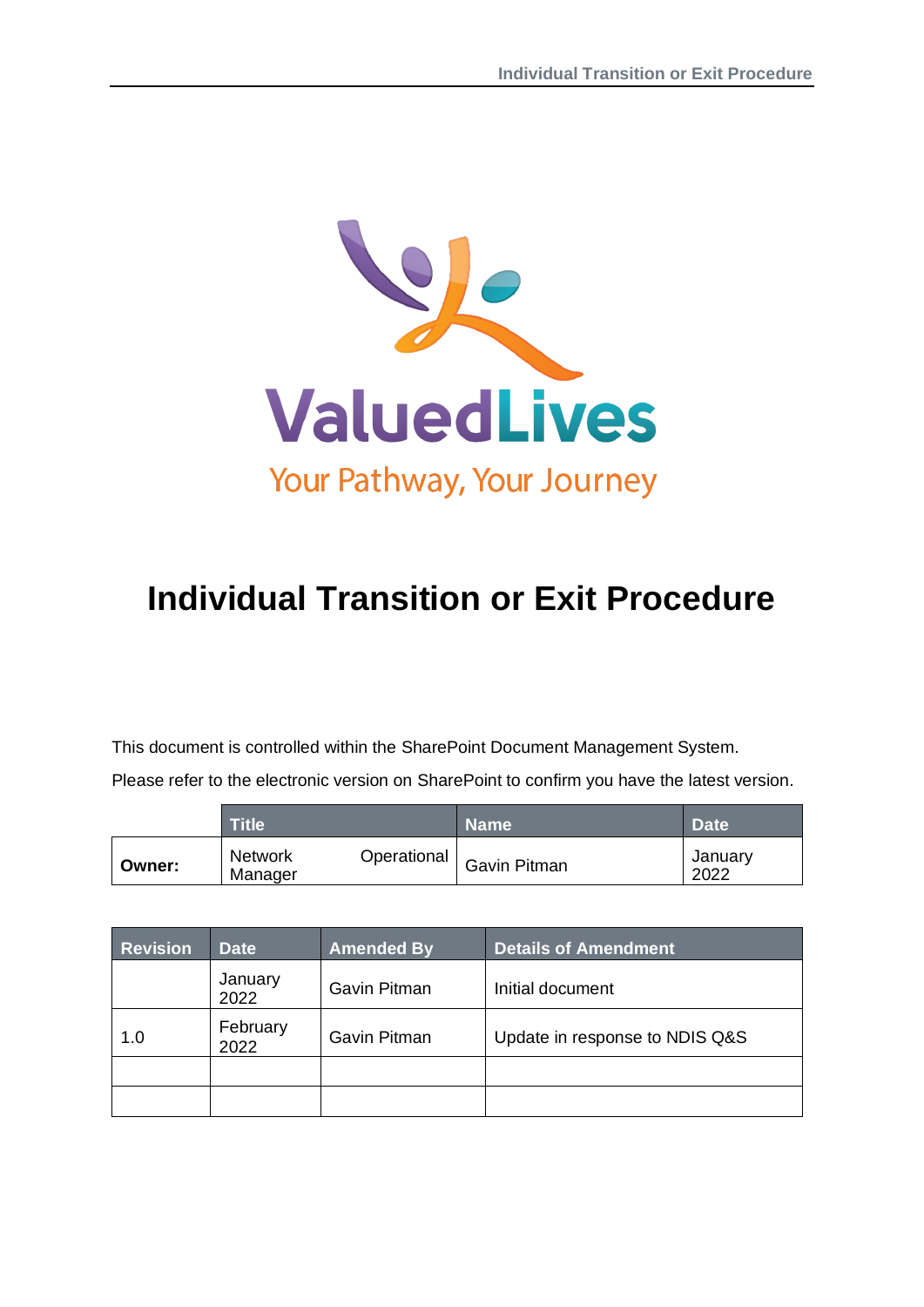## **TABLE OF CONTENTS**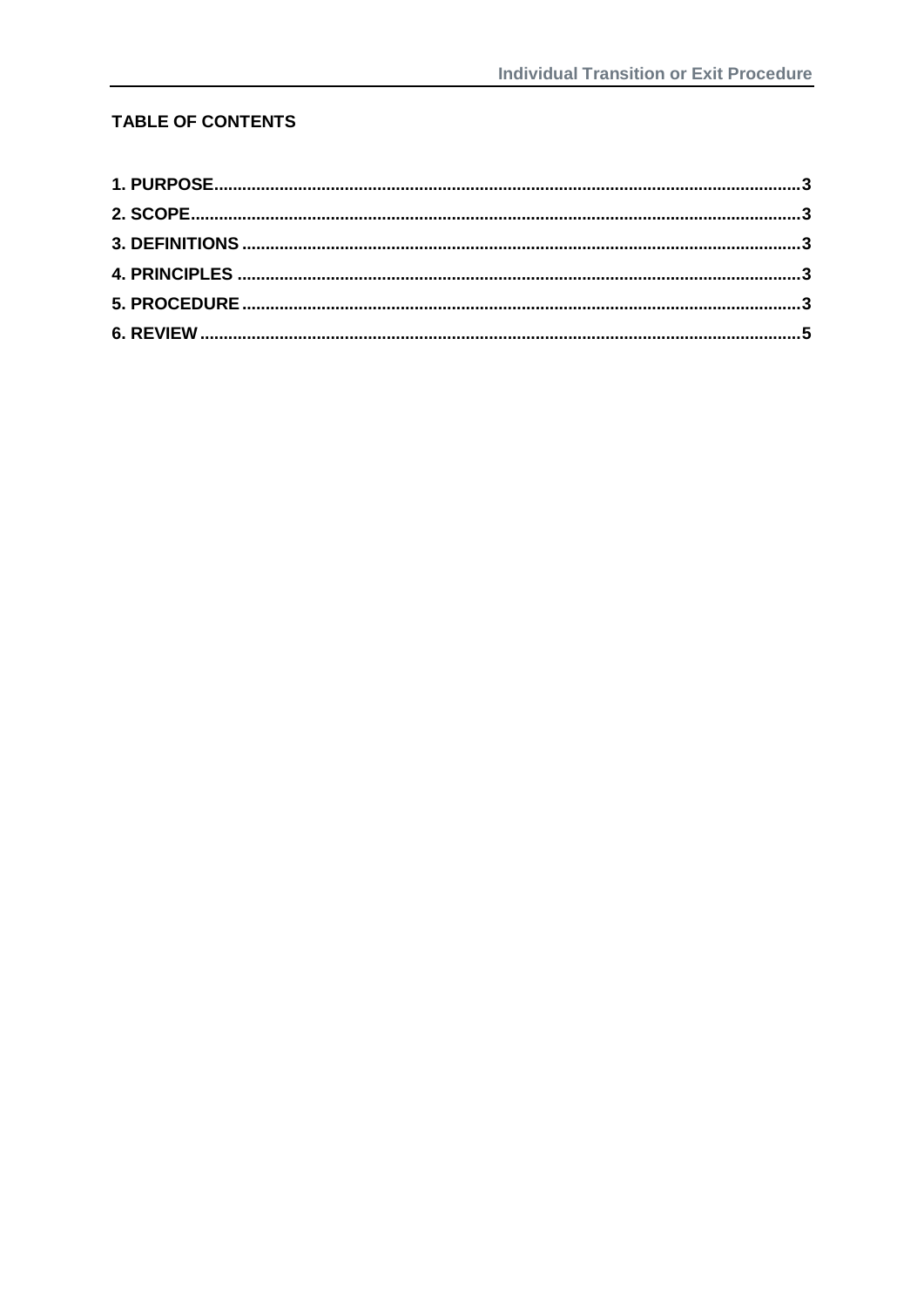# <span id="page-2-0"></span>**1. Purpose**

The purpose of this document is to outline the procedure for supporting an individual to transition (in or out) or exit from Valued Lives supports and services.

# <span id="page-2-1"></span>**2. Scope**

This procedure applies to all employees, volunteers and contractors engaged by Valued Lives (collectively referred to as 'Workers') and is applicable to individuals and/or their family member/representative accessing Valued Lives supports and services.

## <span id="page-2-2"></span>**3. Definitions**

**Transition**: is preparing for and supporting the individual to exit or enter Valued Lives supports and services or referral to/from another service or program, where appropriate.

**Exit**: is the process through which individuals transition out of Valued Lives supports and services. The exit process generally occurs when the individual has reached their goals outlined in their individual plan. For some individuals there may be a period of transition to exit or some form of continuing support during the transition process (e.g., referral to an alternative provider, referral to an advocacy service, peer support, etc).

The circumstances which will lead to an exit from Valued Lives supports and services may include:

- Individual's goals have been met
- Individual chooses to leave Valued Lives
- Individual chooses to cease accessing supports and services from Valued Lives
- Individual wishes to transfer to another provider
- Individual is no longer eligible for services.

## <span id="page-2-3"></span>**4. Principles**

Valued Lives is committed to providing individuals with information and support through the process of transition or exit from supports and services.

Valued Lives will ensure:

- All individuals are provided with the necessary information and explanation in appropriate communication formats in relation to their transition or exit from/to Valued Lives supports and services
- Individuals are provided with information and support through the process of transition or exit from Valued Lives supports and services
- Individual transition strategies and exit planning is documented in the individual's record in the Valued Lives record management system (i.e., Brevity)
- The individual transition or exit process is clear
- Fair and non-discriminatory processes will be adopted when an individual chooses to or is required to leave the service.

### <span id="page-2-4"></span>**5. Procedure**

Valued Lives will:

• Ensure that Workers explain to all individuals at the time of the development of their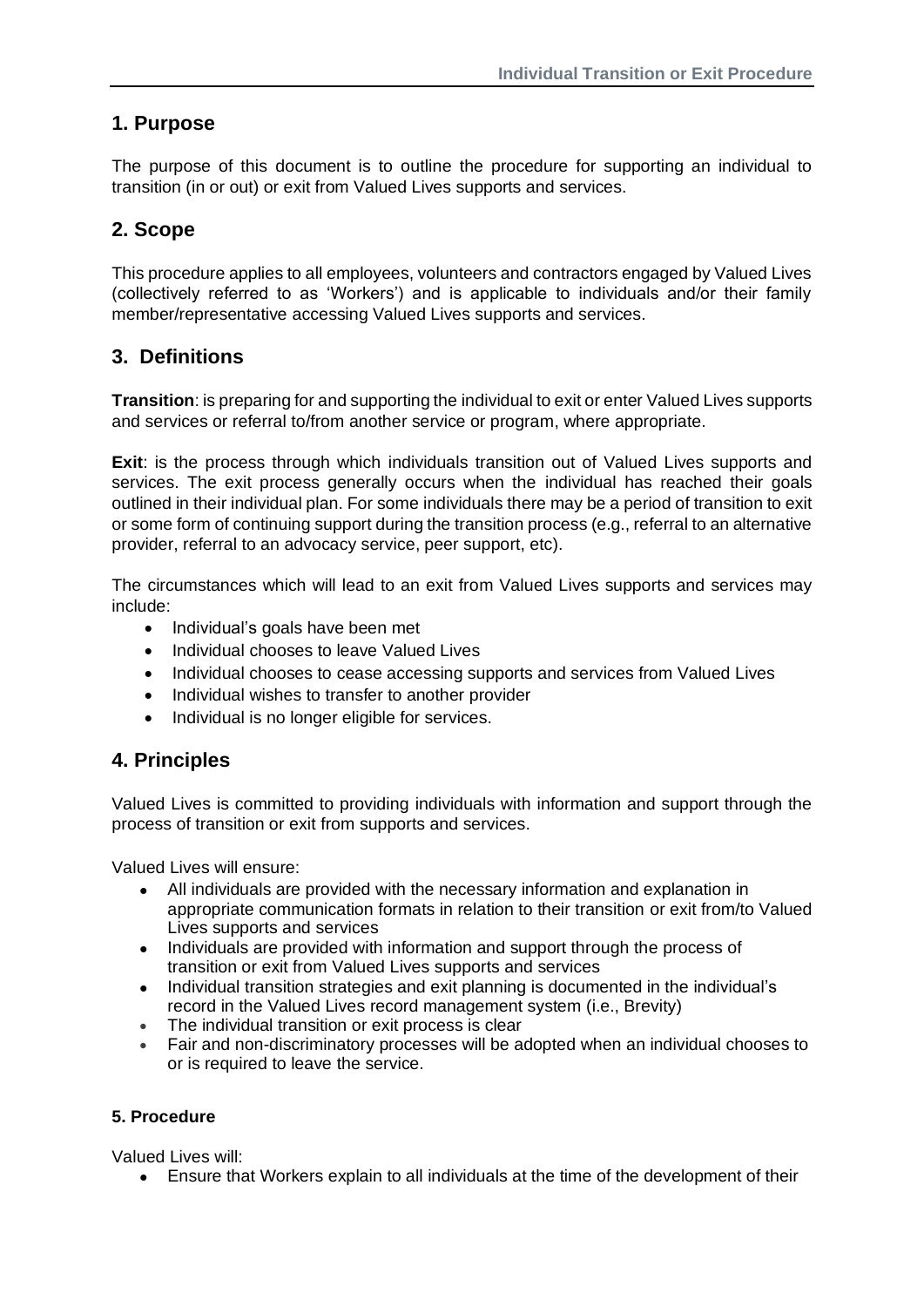individual Service Agreement how and when the process of transition and exit will occur

- Ensure that the issue of transition and exit is discussed in individual Service Agreement reviews
- Ensure that transition and exit is timely, seamless and offers flexible and reliable support linked to other services, where required
- Identify, document and respond to risks associated with each transition to or from Valued Lives supports and services, including risks associated with temporary transitions from Valued Lives to respond to a risk to the individual (e.g., a health care risk requiring hospitalisation)
- Support individuals to transition to or from other services or cease services as needed.

#### **Developing a transition or exit plan**

The transition or exit process is outlined in an individual's service agreement and individual plan which identifies key steps for the individual's transition or exit from Valued Lives supports and services.

Valued Lives undertakes regular monitoring of the individual's progress towards achieving their goals and obtains consent from the individual to seek feedback from key stakeholders including family members, allied health professionals and other services accessed. The individual's goals are reviewed at least annually, in-line with the NDIS plan review, or earlier due to changed circumstances.

#### **Support**

Valued Lives will actively involve the individual in the process of transition or exit and will assist the individual to access support from others including extended family members, representatives, advocates and interpreters, where requested.

Where the individual supported by Valued Lives chooses to transition to another provider and requests that a Valued Lives Worker also transitions with them to the new provider, Valued Lives will discuss this with the individual and Worker.

Where the individual supported by another provide chooses to transition to Valued Lives and requests that a Worker also transitions with them, Valued Lives will discuss this with the individual and Worker.

#### **Support options**

As an individual nears transition or exit, Valued Lives will discuss options for support following transition or exit, or if appropriate the ability to again access supports and services from Valued Lives.

In determining the most appropriate support options with the individual, Valued Lives will consider a range of factors specific to the individual including their existing family/informal supports, culture, language, age, risks, etc.